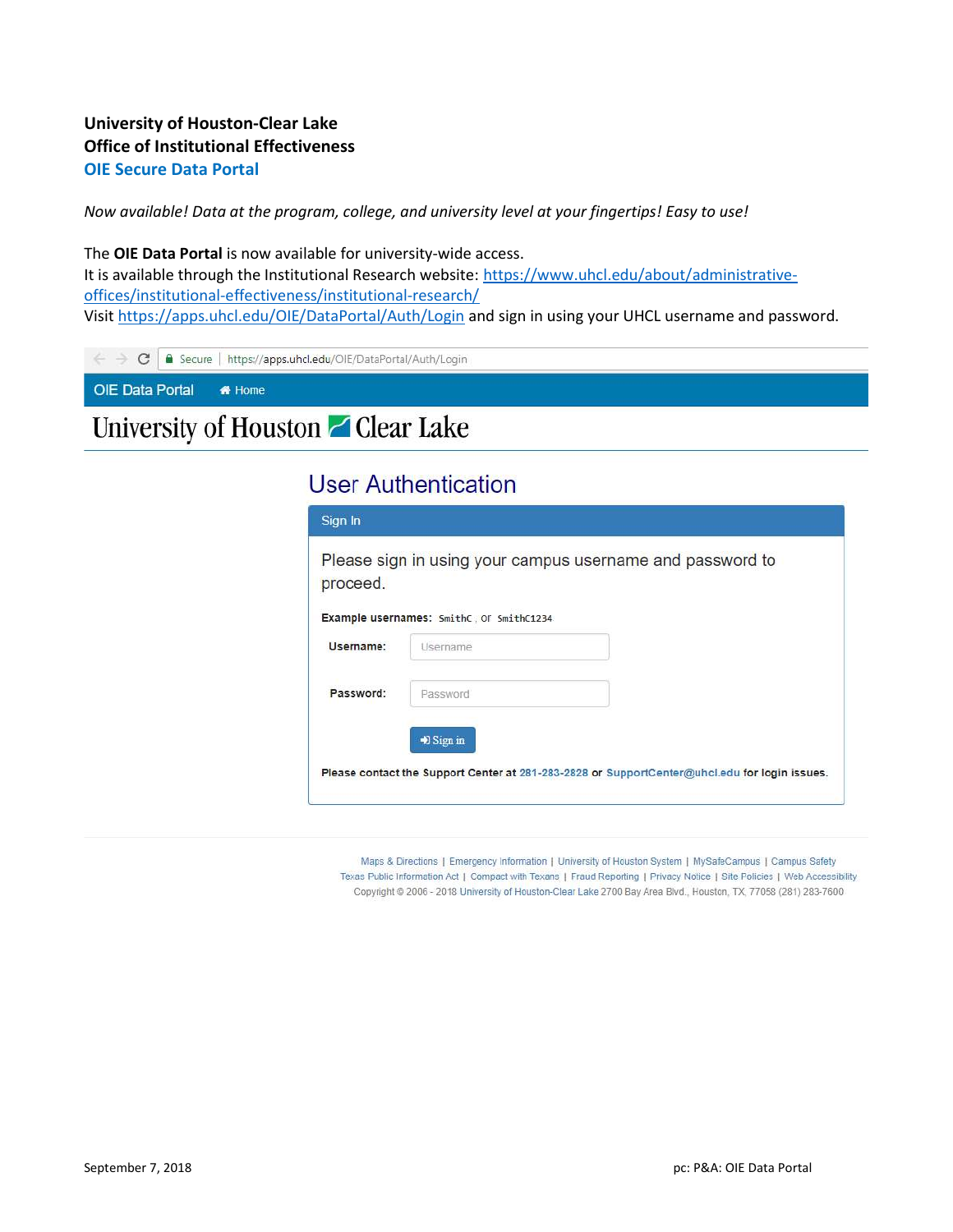## **Program Review**

Program Enrollment Summary

Degrees Conferred Summary

**Enrollment Demographics** 

Retention and Graduation Rates

Doctoral Retention and Graduation Rates

Degrees Conferred

## **Online and Distance Education Reports**

Enrollment Demographics

Retention and Graduation Rates

Degrees Conferred

# **Additional Reports**

International Program Enrollment by Country

Course SCH by Residency